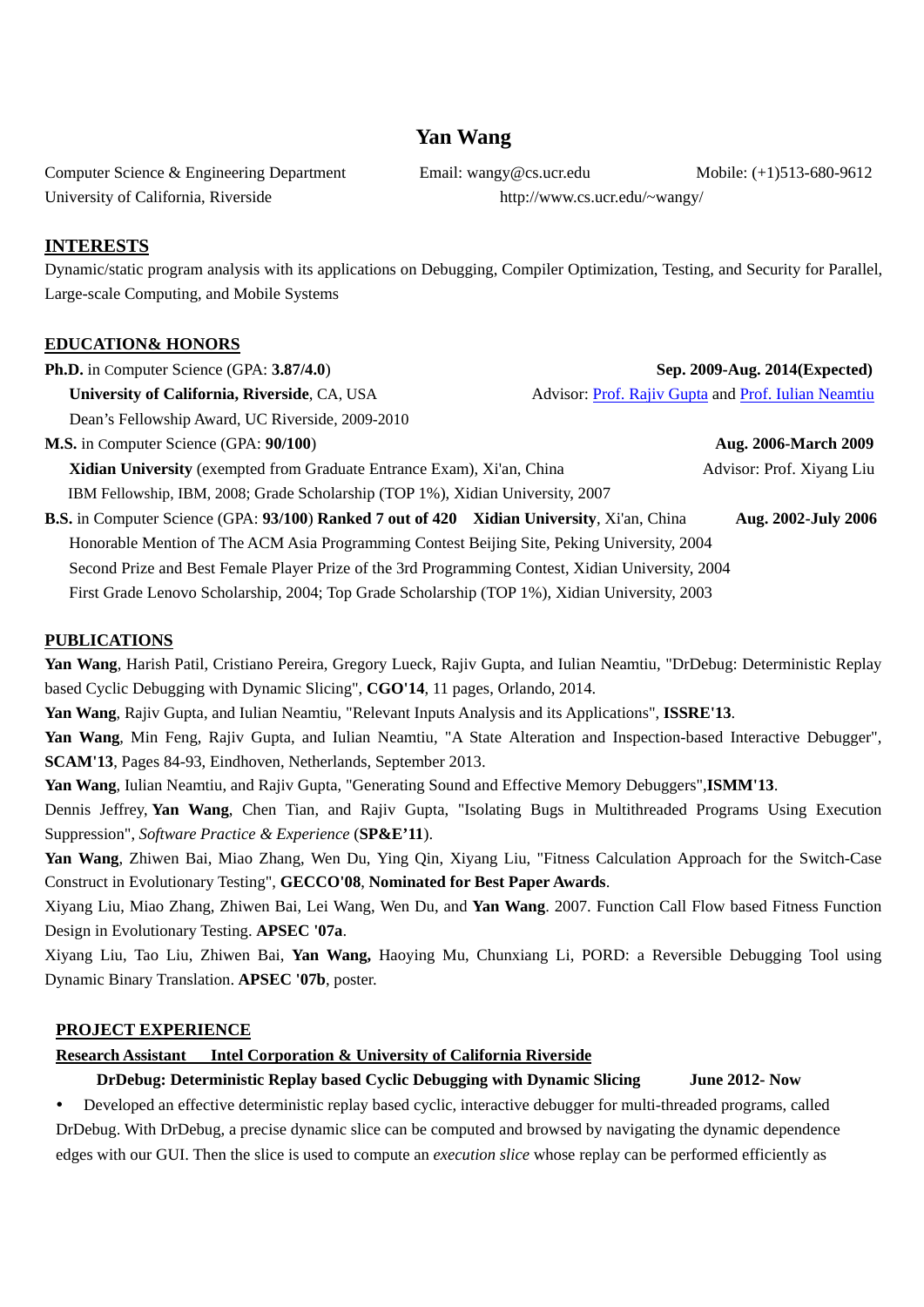execution of code segments that do not belong to the slice is skipped. The user can step from the execution of one statement in the slice to the next while examining the values of variables in a live debugging session **[CGO'14]**.

y Implemented in C++ with *Pin*, PinADX, PinPlay, *KDbg*, *and GDB* on the Linux environment (will be available on GitHub soon).

## **Research Assistant University of California Riverside**

## A Dynamic Analysis Framework and its Applications for Android System Nov. 2013- Now

Constructing a dynamic program analysis framework for Android and then build two applications on top of it---dynamic slicing and relevant input analysis. The dynamic analysis framework supports efficient def-use tracing and online control dependence detection.

Implemented in Java/C++ with *Dalvik VM*, *and Redexer* on the Android environment.

# **Relevant Inputs Analysis and its Applications June 2012- June 2013**

y Developed *relevant input analysis*, which characterizes the *role* and *strength* of inputs in the computation of different values during a program execution. The *role* indicates whether a computed value is derived from an input value or is influenced by an input. The *strength* indicates if role relied upon the precise value of the input or is just among one of many values that can play a similar role. We leveraged the analysis to speedup the delta debugging algorithm **[ISSRE'13]**.

Implemented in C++ with *Pin* on the Linux environment.

## **Generating Sound and Effective Memory Debuggers Oct. 2011- May 2012** Developed a new approach for automatically constructing debuggers based on declarative specification of bug conditions and root causes. To facilitate bug localization, we introduced value propagation chain, which captures the propagation for erroneous value from its origin to the manifest point **[ISMM'13]**.

Implemented in C++ with *Pin*, *Flex*, and *Bison* on the Linux environment.

# **A State Alteration and Inspection-based Interactive Debugger Aug. 2010- Sep. 2011**

• Raised the abstraction level of debuggers by introducing high-level commands: state alteration commands for dynamically switching the directions of conditional branches and suppressing the execution of statements; state inspection commands including navigating and pruning dynamic slices [**SCAM'13]**.

Implemented in C++ with *Pin*, *KDbg*, and *GDB* on the Linux environment.

# A Record/Replay System for Multithreaded Program May 2010- June 2010

Developed a recording/replay system for multithreaded program. The scheduling decisions of the *Valgrind* scheduler are logged during recording phase. During the replay phase, execution is replayed using the logged scheduling decisions.

Implemented in C with *Valgrind* on the Linux environment (available on http://wet.cs.ucr.edu/download.html).

 **Isolating Bugs in Multithreaded Programs Using Execution Suppression Oct. 2009- June 2010** • Developed a general framework that can isolate the root cause of any failure in a multithreaded program that involves memory. We handled three important types of concurrency bugs—data races, atomicity violations, and order violations—as well as other kinds of memory bugs. *Execution suppression* is leveraged to iteratively reveal memory corruption in a failing execution to isolate the true root cause of the failure **[SP&E'11]**.

• Implemented in C with *Valgrind* on the Linux environment.

# **Research Assistant Xidian University**

# **PORD: a Reversible Debugging Tool using Dynamic Binary Translation June 2007- March 2009**

Developed PORD on the X86/Linux platform, which provides a cross-platform reversible debugger for embedded systems. It enables embedded systems in ARM, SPARC, PPC or MIPS instruction set architectures to be debugged on a general-purpose X86 host architecture. PORD also implements an efficient reversible debugger for the X86 target architecture, which enjoys a near native speed **[APSEC'07b]**.

Implemented in C with Qemu, and GDB on the Linux environment.